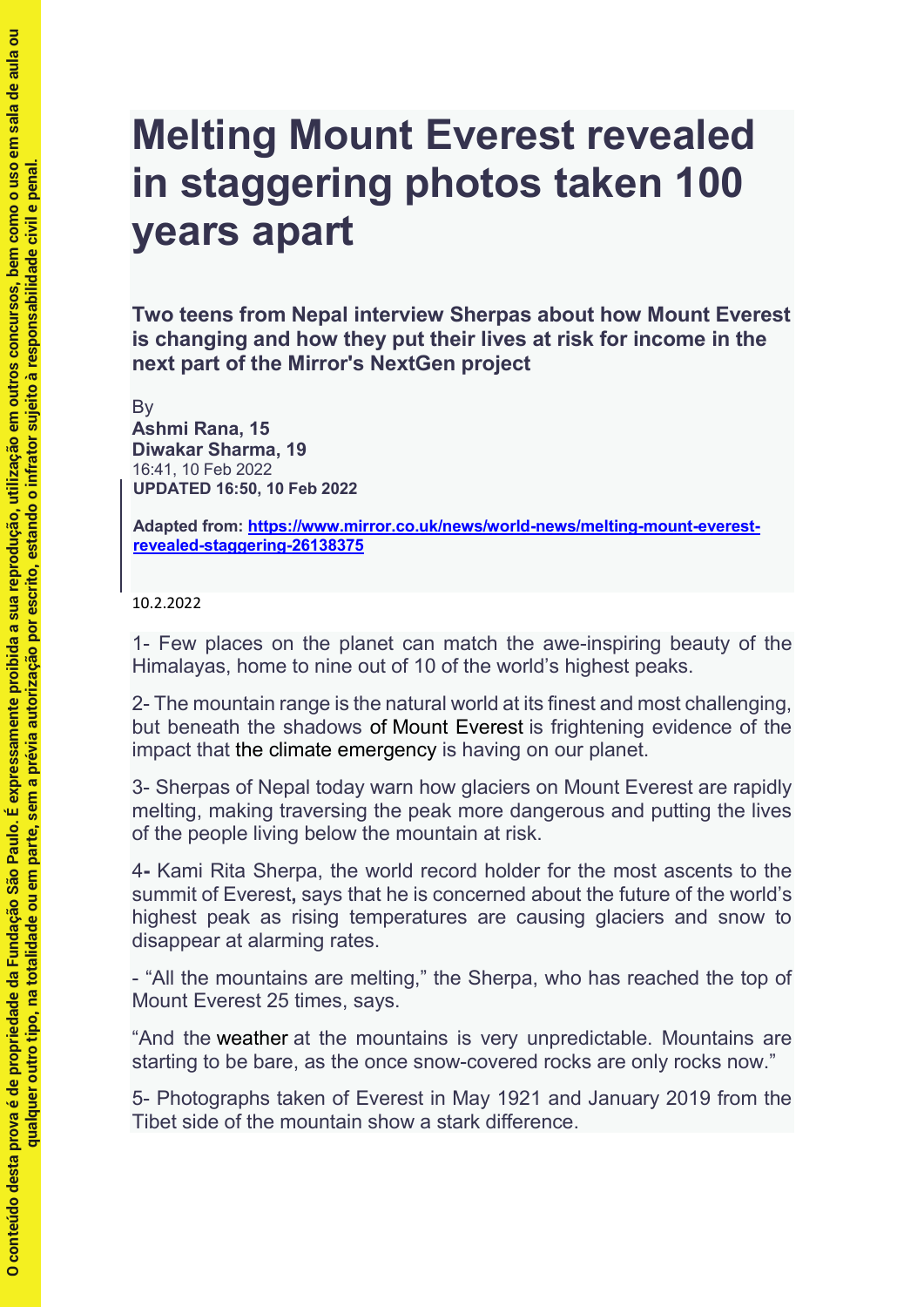6- In 2019, scientists monitoring climate change in the region found the average melting rate has doubled over the past decade due to higher temperatures and decreased snowfall.

7- Apa Sherpa, a former world record holder who ascended Everest 21 times before his retirement, witnessed the mountain disappearing before his own eyes.

8- "There was a big change compared to when I first climbed and my last climb," he says. "When I first climbed, there was more snow and more ice, but it's a lot rockier now because of climate change."

He adds: "The glacier is getting lower and lower because it's melting."

9 - For Sherpas like Kami and Apa Sherpa, who are charged with guiding tourists and carrying their equipment to the top of the 8,849-metre peak, global warming is making the climb even more dangerous.

10- Without snow and ice holding rocks in place, Kami says "natural disasters like rock falls and avalanches occur more frequently than in the old days."

11- Apa Sherpa recalls climbing in the 1990s without a helmet but now mountaineers have to wear helmets because of the falling rocks.

12- Climate campaigner Pemba Dorje Sherpa, who has also summited Everest 21 times and campaigns with Friends of the Earth, explains that one of the riskiest parts of the mountain is the notorious Khumbu icefall.

13- An icefall is a steep part of a glacier, similar to a frozen waterfall. The Khumbu icefall is located above Everest's base camp and is considered one of the most treacherous parts of the route to the top.

14- In April 2014, a column of ice collapsed there, causing an avalanche that killed 16 Sherpas.

15- "It's getting riskier with increased climate change and global warming as the ice there melts because of the heat," Pemba says.

"Earlier, we used to start the climb at 1 to 2 am. Now, we have to start around 12 am to cross the iceberg before sunrise to avoid the risk of it melting."

16- A research team measuring ice temperatures on the Khumbu Glacier in 2018 found that the ice was significantly warmer than expected, with the coldest ice measuring -3.3°C – meaning it will be quicker to melt in the sun.

17- As the snow melts, Sherpas have been horrified to see bodies of past climbers emerging.

18- An estimated 280 people have died on Everest, a third of whom are Sherpas.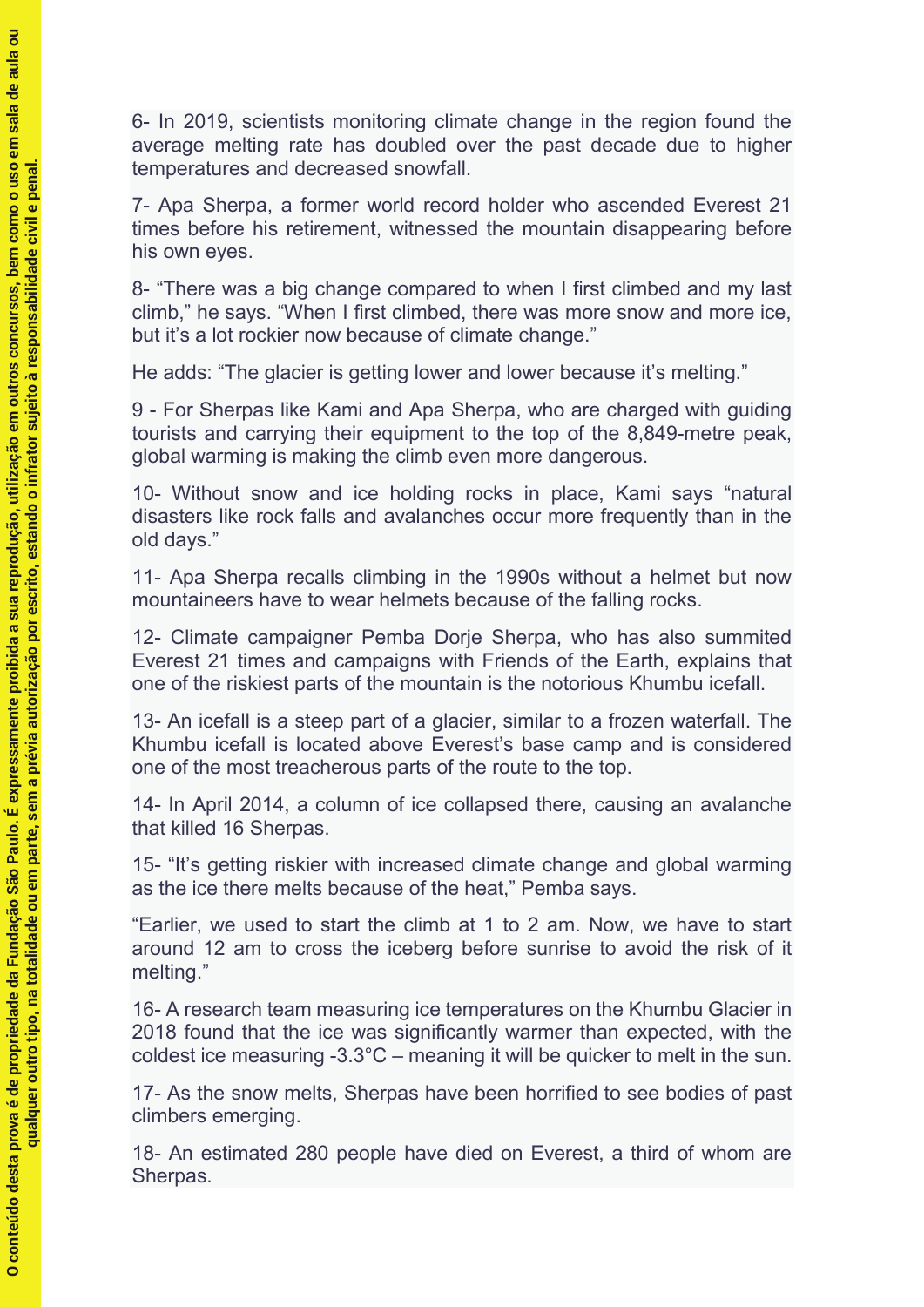19 - "It is dangerous for every climber but the Sherpas are the ones that take huge risks," Kami says, explaining that they are responsible for "opening the routes, carrying loads and preparing for the clients."

He adds: "Nobody recognizes the responsibility and the struggles that Sherpas face during the expedition."

20- But unlike Western tourists seeking adventure, many Sherpas have no choice but to make the climb in order to earn a wage to feed their families.

21- Nepal's mountain tourist industry contributed \$724million (£538 million) to the economy in 2019.

"I wanted to get an education and become a doctor," Apa Sherpa says. "But unfortunately when I was 12, my father passed away. Then I had no choice, I had to support my family. So then I became a porter and trekking guide."

22- Kami also became a mountaineer out of necessity rather than choice.

"I had the responsibility of looking after my family and was not very financially stable at that moment. Being from a poor family background, the only source of income was mountaineering."

23- Apa Sherpa says: "Our Sherpa people, we have no education. So we have to climb, even though it's risky. That's why more of our people die on Everest than the Western people, the European people.

24- "Because the Sherpas have no choice and the Sherpas have to do everything - fixing the ropes, taking the clients to the top, bringing them down, we have to go through the icefall 15-20 times."

25- The people living in Everest's foothills are also suffering the effects of the melting mountain.

Leia o texto com atenção e responda às questões abaixo. Há apenas uma alternativa correta por questão.

Após ler o texto atentamente, escolha a alternativa que melhor descreve os alpinistas Sherpas.

R: Seus rendimentos provêm de seu trabalho como guias nas expedições.

After reading the whole text attentively, find the answer to the question "who reached the summit of Everest more times?"

R: Kami Rita Sherpa.